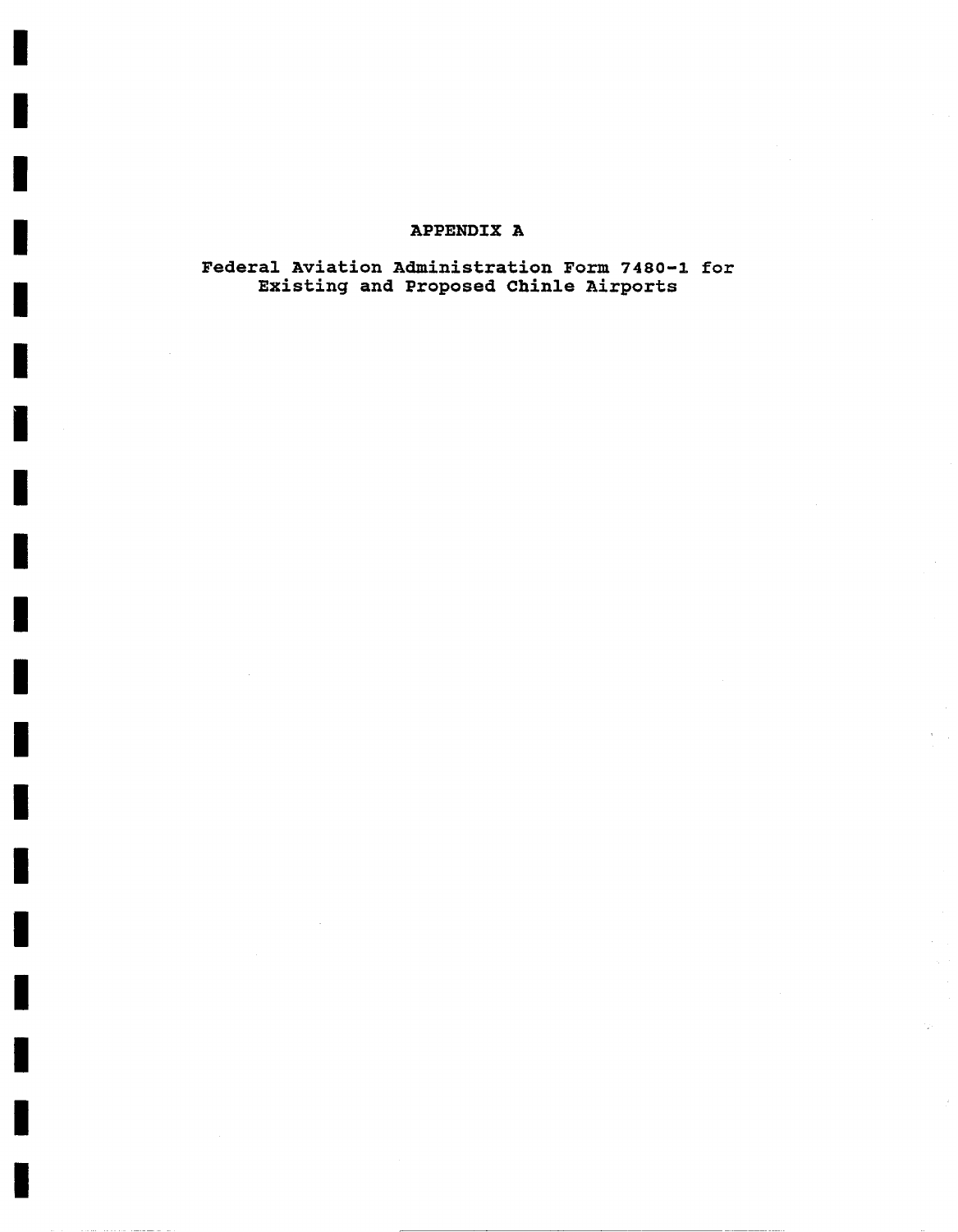|                                                                                                                                |                                                     |                                     |                         |                             |                      |                                                                              |                                    |                                                                                                     |                             |                                             |                                                 |                                                      | Form Approved OMB No. 2120-0036                |          |                                                 |                             |  |
|--------------------------------------------------------------------------------------------------------------------------------|-----------------------------------------------------|-------------------------------------|-------------------------|-----------------------------|----------------------|------------------------------------------------------------------------------|------------------------------------|-----------------------------------------------------------------------------------------------------|-----------------------------|---------------------------------------------|-------------------------------------------------|------------------------------------------------------|------------------------------------------------|----------|-------------------------------------------------|-----------------------------|--|
| <b>P</b>                                                                                                                       |                                                     |                                     |                         |                             |                      |                                                                              |                                    | NOTICE OF LANDING AREA PROPOSAL                                                                     |                             |                                             |                                                 |                                                      |                                                |          |                                                 |                             |  |
| US Department of Transportation<br>Federal Aviation Administration                                                             |                                                     |                                     |                         |                             |                      |                                                                              |                                    |                                                                                                     |                             |                                             |                                                 |                                                      |                                                |          |                                                 |                             |  |
| <b>WAME OF PROPONENT, INDIVIDUAL OR ORGANIZATION</b><br>THE NAVAJO NATION<br>ADDRESS (No., Street, City, State, Zip Code)      |                                                     |                                     |                         |                             |                      |                                                                              |                                    | <b>Establishment or Activation</b><br>ப<br>$\Box$<br>Alteration<br>⊠<br>Deactivation or Abandonment |                             |                                             | OF                                              | $\boxtimes$ Airport<br>$\Box$ Heliport               | $\Box$ Other (Specify)                         |          | Ultralight Flightpark<br><b>C</b> Seaplane Base |                             |  |
| P.O. Box 308, Window Rock, Arizona 86515                                                                                       |                                                     |                                     |                         |                             |                      |                                                                              |                                    | Change of Status                                                                                    |                             |                                             |                                                 |                                                      |                                                |          |                                                 |                             |  |
| <b>4. Location of Landing Area</b>                                                                                             |                                                     |                                     |                         |                             |                      |                                                                              |                                    |                                                                                                     |                             |                                             |                                                 |                                                      |                                                |          |                                                 |                             |  |
| I. NEAREST CITY OR TOWN<br>Chinle, Arizona                                                                                     |                                                     |                                     | 2. COUNTY               |                             |                      |                                                                              |                                    | 3. STATE<br>Arizona                                                                                 |                             |                                             |                                                 | 4. DISTANCE AND DIRECTION<br>TO NEAREST CITY OR TOWN |                                                |          |                                                 |                             |  |
| <b>5. NAME OF LANDING AREA</b>                                                                                                 |                                                     |                                     |                         |                             |                      | <b>6. LATITUDE</b>                                                           |                                    | <b>7. LONGITUDE</b>                                                                                 |                             |                                             | 8. ELEVATION                                    |                                                      | Miles                                          |          | Direction<br>North                              |                             |  |
| Chinle Airport                                                                                                                 |                                                     |                                     |                         |                             |                      | ຶ 09 '<br>36                                                                 |                                    | 109 ° 34'<br>5515<br>$+$                                                                            |                             |                                             |                                                 | 1/4                                                  |                                                | and East |                                                 |                             |  |
| <b>B.</b> Purpose                                                                                                              | Type Ownership                                      |                                     |                         |                             |                      |                                                                              |                                    |                                                                                                     |                             |                                             |                                                 |                                                      |                                                |          |                                                 |                             |  |
| Type Use<br>Public<br>Private                                                                                                  | If Change of Status or Alteration, Describe Change. |                                     |                         |                             |                      |                                                                              |                                    |                                                                                                     |                             | To Begin/Began                              |                                                 | <b>Construction Dates</b><br>Est. Completion         |                                                |          |                                                 |                             |  |
| $\Box$ Personal                                                                                                                |                                                     |                                     |                         |                             |                      |                                                                              |                                    |                                                                                                     |                             |                                             |                                                 |                                                      |                                                |          |                                                 |                             |  |
|                                                                                                                                | Ref. A5 Above<br>Direction                          |                                     | -1.                     |                             | D. Landing Area Data |                                                                              |                                    |                                                                                                     | Existing (If any)           | Rwy #1 Rwy #2 Rwy #3                        | Rwy                                             |                                                      | Proposed<br>Rwy<br>Rwy                         |          |                                                 |                             |  |
| C. Other Landing Areas                                                                                                         | from<br>Landing<br>Area                             | Distance<br>from<br>Landing<br>Area |                         |                             | Sealane(s)           | Magnetic Bearing of Runway(s) or                                             |                                    |                                                                                                     |                             |                                             |                                                 |                                                      |                                                |          |                                                 |                             |  |
|                                                                                                                                |                                                     |                                     |                         |                             |                      | , Seaplane base,<br>r Flightpark                                             |                                    | Length of Runway(s) or Sealane(s) in Feet                                                           |                             |                                             |                                                 |                                                      |                                                |          |                                                 |                             |  |
|                                                                                                                                |                                                     |                                     |                         |                             | Airport,             | ১                                                                            |                                    | Width of Runway(s) or Sealane(s) in Feet                                                            |                             |                                             |                                                 |                                                      |                                                |          |                                                 |                             |  |
|                                                                                                                                |                                                     |                                     |                         | 2.                          |                      | Type of Runway Surface<br>(Concrete, Asphalt, Turf, Etc.)                    |                                    |                                                                                                     |                             |                                             |                                                 |                                                      |                                                |          |                                                 |                             |  |
|                                                                                                                                |                                                     |                                     |                         |                             | in Feet              | Dimensions of Landing and Takeoff Area                                       |                                    |                                                                                                     |                             |                                             |                                                 |                                                      |                                                |          |                                                 |                             |  |
|                                                                                                                                |                                                     |                                     |                         | Heliport                    |                      | Dimensions of Touchdown Area in Feet<br>Magnetic Direction of Ingress/Egress |                                    |                                                                                                     |                             |                                             |                                                 |                                                      |                                                |          |                                                 |                             |  |
| <b>Obstructions</b><br>Е.<br>Type                                                                                              | Height<br>Above<br>Landing                          |                                     |                         | Distance<br>from<br>Landing |                      |                                                                              | Routes                             | Type of Surface                                                                                     |                             |                                             |                                                 |                                                      |                                                |          |                                                 |                             |  |
| Area                                                                                                                           |                                                     |                                     | Area                    | Area                        |                      | З.<br>All                                                                    |                                    | (Turf, rooftop, etc.)<br>Description of Lighting (If any)                                           |                             |                                             |                                                 |                                                      | Direction of Prevailing Wind                   |          |                                                 |                             |  |
|                                                                                                                                |                                                     |                                     |                         |                             |                      |                                                                              |                                    | F. Operational Data                                                                                 |                             |                                             |                                                 |                                                      |                                                |          |                                                 |                             |  |
|                                                                                                                                |                                                     |                                     |                         |                             |                      | 1.<br>Airport,<br>Flightpark,<br>Seaplane base                               |                                    | <b>Estimated or Actual Number Based Aircraft</b>                                                    |                             |                                             |                                                 |                                                      |                                                |          |                                                 |                             |  |
|                                                                                                                                |                                                     |                                     |                         |                             |                      |                                                                              |                                    | Present (II est.<br>indicate by letter<br>°€"Î                                                      | Anticipated 5 Yrs.<br>Hence |                                             | Heliport                                        |                                                      | Present (If est.<br>indicate by letter<br>"E") |          |                                                 | Anticipated 5 Yrs.<br>Hence |  |
|                                                                                                                                |                                                     |                                     |                         |                             |                      | Multi-Engine                                                                 |                                    |                                                                                                     |                             |                                             | Under 3500 lbs.<br><b>MGW</b><br>Over 3500 lbs. |                                                      |                                                |          |                                                 |                             |  |
|                                                                                                                                |                                                     |                                     |                         |                             |                      | Single-Engine<br>Glider                                                      |                                    |                                                                                                     |                             |                                             | <b>MGW</b>                                      |                                                      |                                                |          |                                                 |                             |  |
|                                                                                                                                | <b>Noise Considerations</b>                         |                                     | Direction               | Distance                    |                      |                                                                              |                                    | 2. Average Number Monthly Landings                                                                  |                             |                                             |                                                 |                                                      |                                                |          |                                                 |                             |  |
| Identification                                                                                                                 |                                                     |                                     | from<br>Landing<br>Area | from<br>Landing<br>Area     |                      |                                                                              |                                    | Present (II est.<br>indicate by latter<br>-E")                                                      | Anticipated 5 Yrs.<br>Hence |                                             |                                                 |                                                      | Present (If est.<br>indicate by letter<br>ΨŤ   |          |                                                 | Anticipated 5 Yrs.<br>Hence |  |
|                                                                                                                                |                                                     |                                     |                         |                             |                      | Jet<br>Turboprop                                                             |                                    |                                                                                                     |                             |                                             | Helicopter<br>Ultralight                        |                                                      |                                                |          |                                                 |                             |  |
|                                                                                                                                |                                                     |                                     |                         |                             |                      | Prop                                                                         |                                    |                                                                                                     |                             |                                             | Glider                                          |                                                      |                                                |          |                                                 |                             |  |
|                                                                                                                                |                                                     |                                     |                         |                             |                      |                                                                              | ∐ No                               | 3. Are IFR Operations Anticipated<br>$\Box$ Yes                                                     | Within $\_\_$               |                                             | Years                                           |                                                      | Type Navaid:                                   |          |                                                 |                             |  |
|                                                                                                                                |                                                     |                                     |                         |                             |                      | H. Application for Airport Licensing                                         |                                    |                                                                                                     |                             |                                             |                                                 |                                                      |                                                |          |                                                 |                             |  |
|                                                                                                                                |                                                     |                                     |                         | ιı<br>ោ                     | Will Be Made         | Has Been Made                                                                | $\Box$ Not Required<br>n.<br>State |                                                                                                     |                             | $\Box$ County<br>$\Box$ Municipal Authority |                                                 |                                                      |                                                |          |                                                 |                             |  |
| CERTIFICATION: I hereby certify that all of the above statements made by me are true and complete to the best of my knowledge. |                                                     |                                     |                         |                             |                      |                                                                              |                                    |                                                                                                     |                             |                                             |                                                 |                                                      |                                                |          |                                                 |                             |  |
| Name, title, (and address if different than above) of person filing this notice-<br>type or print.                             |                                                     |                                     |                         |                             |                      |                                                                              |                                    |                                                                                                     | Signature (In ink)          |                                             |                                                 |                                                      |                                                |          |                                                 |                             |  |
|                                                                                                                                |                                                     |                                     |                         |                             |                      |                                                                              |                                    | Date of Signature                                                                                   |                             |                                             |                                                 |                                                      | Telephone No. (Precede with area code)         |          |                                                 |                             |  |

 $\cdots$ 

 $\cdots$  .  $\cdots$